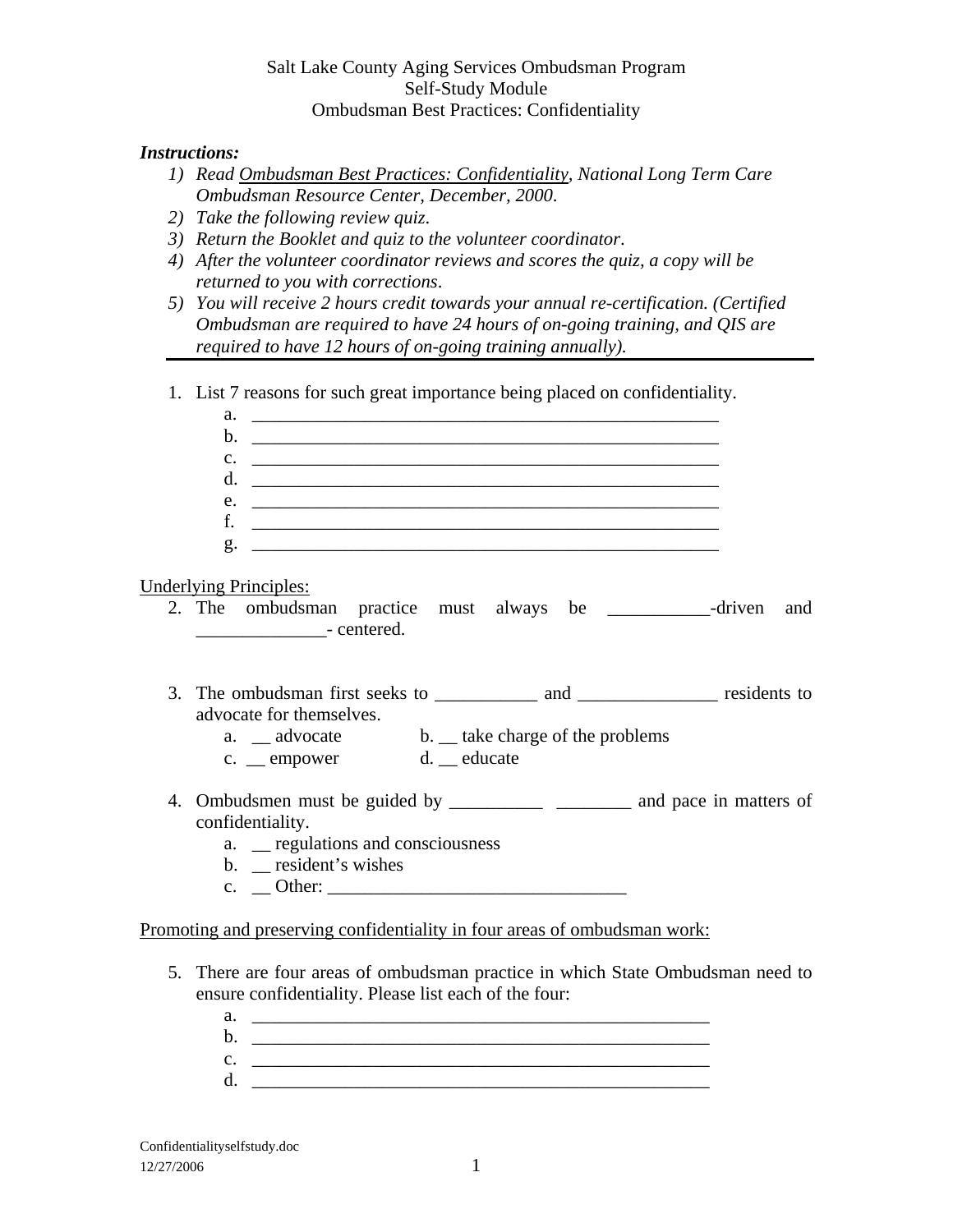# Salt Lake County Aging Services Ombudsman Program Self-Study Module Ombudsman Best Practices: Confidentiality

- 6. Under what circumstances may the identity of any complainant or resident with respect to whom the Office maintains such files or records be revealed?
	- a. \_\_ The complainant or resident, or the legal representative of the complainant or resident, consents to the disclosure and the consent is given in writing.
	- b. \_ The complainant or resident gives consent orally; and the consent is documented contemporaneously in a writing made by a representative of the Ombudsman Program in accordance with such requirements as the State agency shall establish.
	- c. \_\_ the disclosure is required by court order.
- 7. In order for the consent to be 'informed', this involves two important considerations:
	- a. \_\_ The possible difficulties in investigating and resolving problems if identity is not revealed.
	- b. \_\_ The possible risks of consenting to the disclosure of identity and the limits of confidentiality.
	- c. The type of complaint being followed up on. If it is a systemic issue being addressed you will never need an informed consent signed.
- 8. True False Ombudsmen should approach the disclosure of identity the same way that they approach the problem resolution process.
- 9. If the ombudsman believes that they need to disclose the resident's and/or complainant's identity to additional people or entities, what does the ombudsman need to do?

\_\_\_\_\_\_\_\_\_\_\_\_\_\_\_\_\_\_\_\_\_\_\_\_\_\_\_\_\_\_\_\_\_\_\_\_\_\_\_\_\_\_\_\_\_\_\_\_\_\_\_\_\_\_\_\_\_\_\_\_\_\_\_\_\_\_ \_\_\_\_\_\_\_\_\_\_\_\_\_\_\_\_\_\_\_\_\_\_\_\_\_\_\_\_\_\_\_\_\_\_\_\_\_\_\_\_\_\_\_\_\_\_\_\_\_\_\_\_\_\_\_\_\_\_\_\_\_\_\_\_\_\_ \_\_\_\_\_\_\_\_\_\_\_\_\_\_\_\_\_\_\_\_\_\_\_\_\_\_\_\_\_\_\_\_\_\_\_\_\_\_\_\_\_\_\_\_\_\_\_\_\_\_\_\_\_\_\_\_\_\_\_\_\_\_\_\_\_\_

When Consent is Refused or the Resident is Unable to give it

- 10. If the ombudsman determines that it is the only way to resolve a problem for the resident and/or complainant, the ombudsman may by-pass the resident's or complainant's decision to refuse disclosure of their identities. \_\_ True \_\_ False
- 11. What questions would the SLTCO ask in order to determine that the release of records was not consistent with the wishes or interests of the resident?
	- 1.  $\frac{1}{2}$  .  $\frac{1}{2}$  .  $\frac{1}{2}$  .  $\frac{1}{2}$  ,  $\frac{1}{2}$  ,  $\frac{1}{2}$  ,  $\frac{1}{2}$  ,  $\frac{1}{2}$  ,  $\frac{1}{2}$  ,  $\frac{1}{2}$  ,  $\frac{1}{2}$  ,  $\frac{1}{2}$  ,  $\frac{1}{2}$  ,  $\frac{1}{2}$  ,  $\frac{1}{2}$  ,  $\frac{1}{2}$  ,  $\frac{1}{2}$  ,  $\frac{1}{2}$  ,  $\$ 2.  $\frac{1}{2}$ 3. \_\_\_\_\_\_\_\_\_\_\_\_\_\_\_\_\_\_\_\_\_\_\_\_\_\_\_\_\_\_\_\_\_\_\_\_\_\_\_\_\_\_\_\_\_\_\_\_\_\_\_\_\_\_\_\_\_\_\_\_\_  $4.$ 5. \_\_\_\_\_\_\_\_\_\_\_\_\_\_\_\_\_\_\_\_\_\_\_\_\_\_\_\_\_\_\_\_\_\_\_\_\_\_\_\_\_\_\_\_\_\_\_\_\_\_\_\_\_\_\_\_\_\_\_\_\_